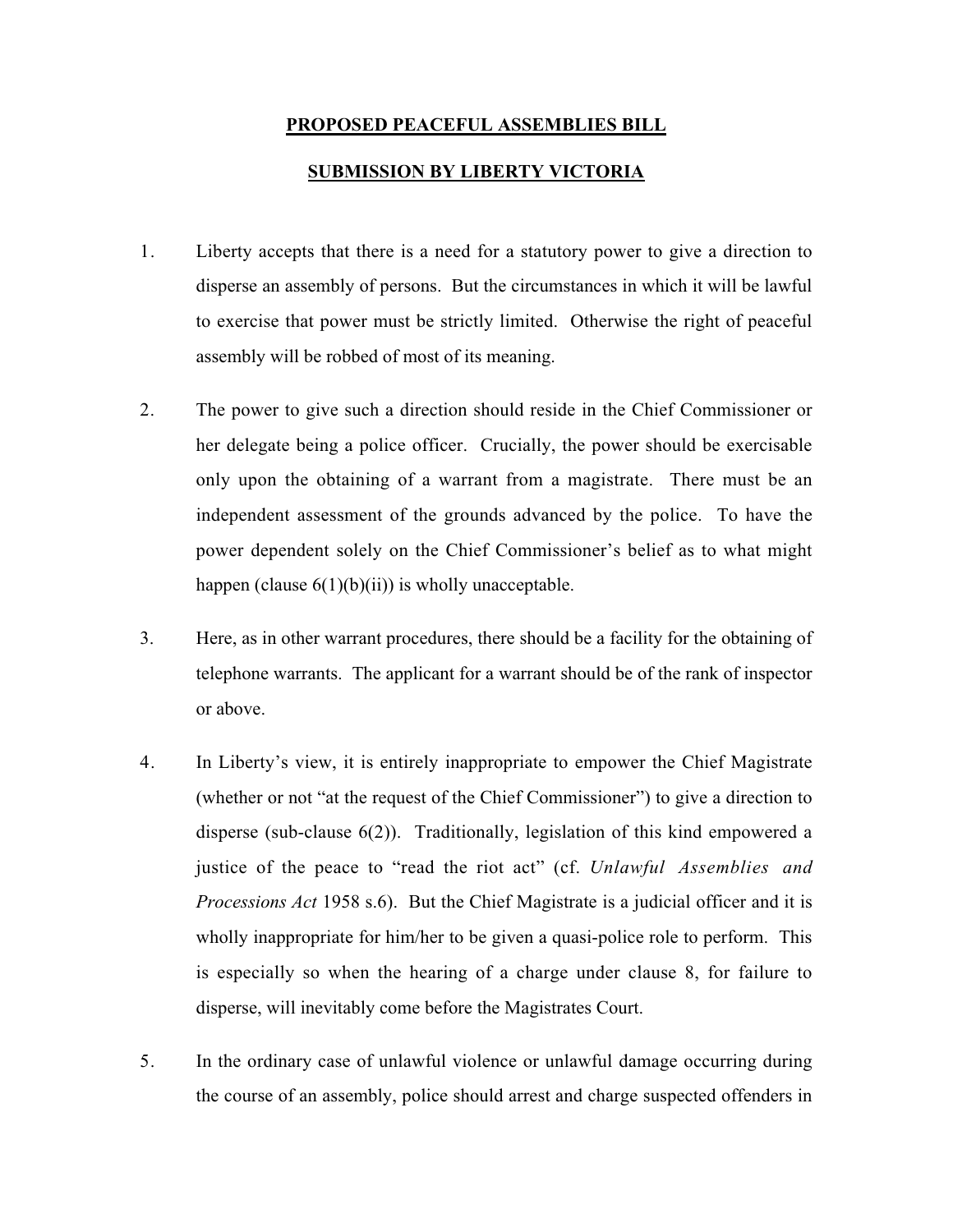the usual way. The only circumstance which would justify a general direction to disperse - removing as it does the right of non-offenders to continue to assemble is where the assembly is "out of control" or there is an "outbreak of lawlessness", such that it is not practicable for police to deal with law-breaking on an individual basis.

- 6 . Accordingly, a warrant should only issue if the magistrate is satisfied, on reasonable grounds, that –
	- (a) the assembly is out of control, or lawless, in this specific sense; or
	- (b) there is a serious and immediate risk of that occurring.
- 7. The definition of "riotous assembly" is unacceptably broad. As it stands, the definition would mean that violence or damage caused by one or two individuals in a large and otherwise peaceful demonstration would result in the assembly being classified as a "riotous assembly", such that the Commissioner could give a dispersal direction. As a result, the right to assemble peacefully would be seriously – and unjustifiably – eroded.
- 8 . Similarly, if opponents of those assembling, or other agents provocateurs, provoked violence, or themselves caused damage, they could effectively create the conditions for the closing down of the assembly. Hence, it is essential that this exceptional power to order dispersal be confined to circumstances where the assembly is truly "riotous", as set out in paragraph 6 above.
- 9. Clause 5 largely replicates Article 21 of the International Covenant on Civil and Political Rights. This should be stated in the legislation.
- 10. As a matter of construction, the whole of clause 5 appears to be purely declaratory. Specifically, the power to give a dispersal direction under clause 6 appears to be in no way affected by the reference to "restrictions" in 5(2) and (3).